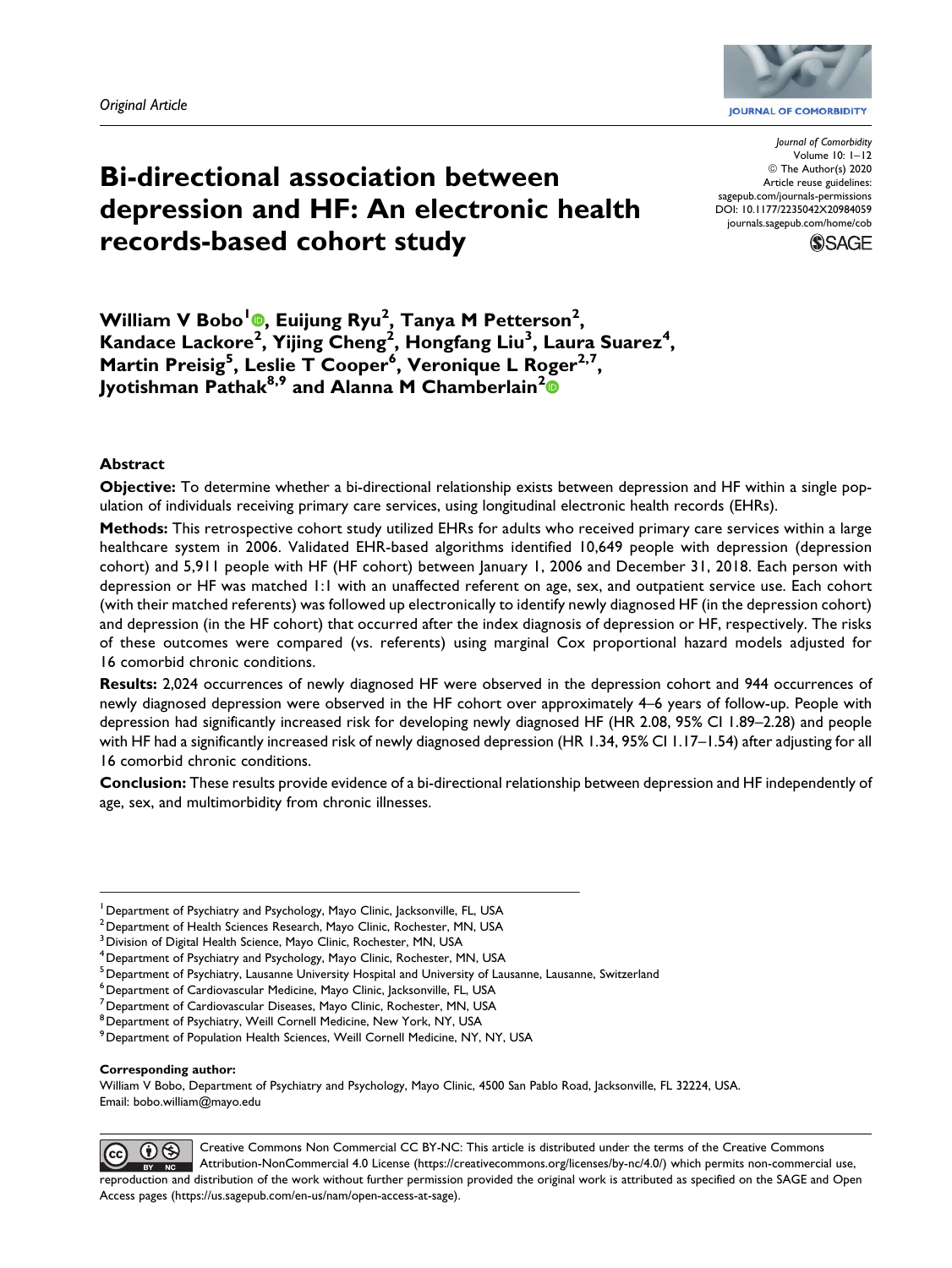#### **Keywords**

Depression, major depressive disorder, heart failure, cardiovascular disease, relationship, bi-directional, electronic health records.

Received 28 August 2020; accepted: 5 December 2020

# **Introduction**

Depression and heart failure (HF) are highly prevalent chronic conditions. Depression affects over 350 million people worldwide and is currently the leading cause of disability from chronic illness.<sup>1</sup> HF affects approximately 5.7 million U.S. adults, and over 550,000 new cases of HF are diagnosed each year.<sup>2,3</sup> By 2030, it is estimated that more than 8 million Americans (1 in every 33 people) will have HF.

The co-occurrence of depressive symptoms or syndromes and cardiovascular disease, most notably coronary heart disease, is well-documented.<sup>4</sup> However, there is more limited data on the relationship between depression and HF. A metaanalysis of 27 observational studies found that the prevalence of depression in patients with HF ranges from 11% to 25% in outpatients and 35% to 75% in hospitalized patients, and appears to climb with increasing HF severity. $5$  The importance of a depression-HF association rests in the observation that depression may result in greater functional decline, higher rehospitalization rates, and higher rates of premature death in patients with HF—including death by suicide.<sup>6</sup>

Although depression is common in patients with HF, little information exists about the directionality of this relationship. Longitudinal studies have shown that depression may increase the risk of newly diagnosed HF, $7-14$  although others have shown no increased risk.15,16 Longitudinal studies have also shown a significantly increased incidence of new-onset depression in people with  $HF$ ,  $^{17,18}$  thus documenting an association in the opposite direction. However, these findings are from separate cohorts. We are unaware of any large-scale cohort studies focused on the simultaneous investigation of the temporal association between depression and HF in a single cohort. To the best of our knowledge, there is no work to date that has leveraged longitudinal health record (EHR) data to study the associations between depression and HF.

We conducted an electronic health record (EHR)-based cohort study to test the hypothesis that, within a single community-based cohort, a bi-directional relationship exists between depression and HF. As an alternative to the use of clinical cohorts (which have good phenotyping but may lack sufficient sample size) and claims databases (which are large in size but have problems with case accuracy), we used EHRs with validated algorithms for identifying depression and HF. For depression, we considered the impacts of major depressive disorder and other depressive syndromes that are commonly encountered in routine treatment settings.<sup>19,20</sup> For HF, we investigated the association with new-onset depression—both overall, and in subgroups defined by preserved or reduced ejection fraction.<sup>21</sup>

# **Methods**

## *Study population*

The study population consisted of patients  $15 +$  years of age who were empaneled in Mayo Clinic (Rochester, MN) primary care practices (internal medicine, family medicine) for at least 1 month in calendar year 2006 (2006 Primary Care cohort). The  $15+$  years of age threshold was based on the average age of first onset of depression and on the rise in prevalence rates of non-congenital forms of HF beginning at age 15 years.<sup>22,23</sup> To ensure sufficient EHR data, eligible cohort members had to have at least one medical visit within 1.5 years after their index date and within the time frame between 1.5 years and 5 years before their index date. The Mayo Clinic Institutional Review Board approved the study prior to data collection.

# *Study cohorts*

In order to examine the bi-directional association between depression and HF, two cohorts were extracted using EHRs from the health records of the 2006 Primary Care cohort members—a depression cohort and a heart failure cohort (see Figure 1). Each is described below, beginning with the depression cohort.

*Depression cohort.* A validated EHR-based algorithm that utilized a combination of natural language processing and diagnosis codes was applied to identify cases of depression. The case definition of depression required the presence of an ICD-9 diagnosis code (296.2[0–6], 296.3[0–6], 296.82, 298.0, 300.4, or 311) and a depressive disorder term (major depressive disorder, major depression, depressive disorder, depression, dysthymic disorder, persistent depressive disorder, depressive disorder not otherwise specified [NOS], depressive disorder not elsewhere classified [NEC]) in the EHR text. We did not require the presence of an antidepressant drug ingredient term in the EHR text or electronic prescription records given that many depressed patients do not require pharmacotherapy and can be effectively managed using evidence-based psychosocial treatments.<sup>24,25</sup> The EHR-based definition of depression was first validated in the Primary Care cohort using a random sample of EHRs from 100 unique patients (50 cases and 50 controls), using manual records review as a gold standard (PPV 0.76, NPV 1.0). The algorithm was then applied to the EHR data from all cohort members through December 31, 2018. For people with depression, the index date was defined as the first date during this time window on which the algorithm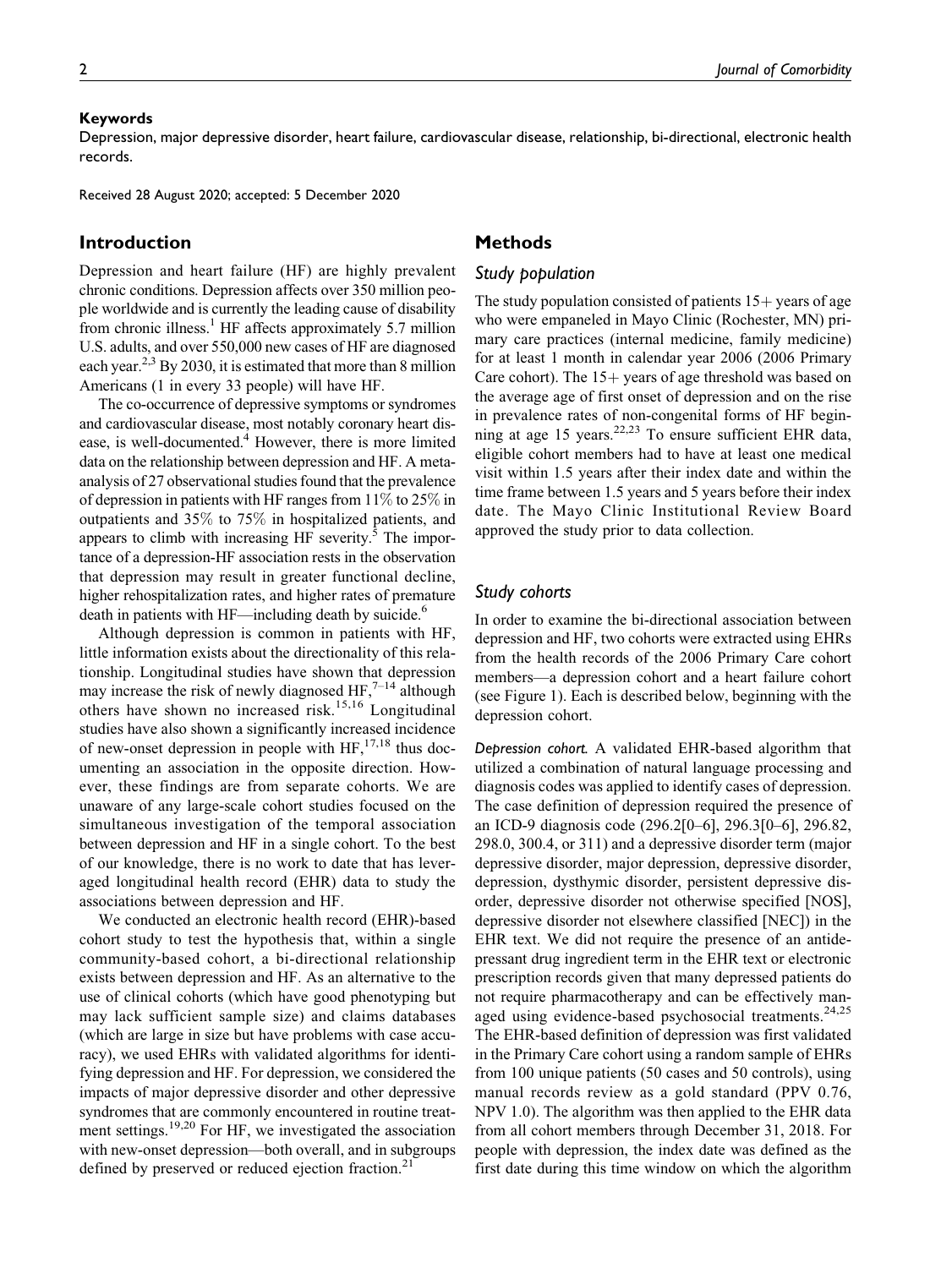

**Figure 1.** Study design and assembly of cohort of patients who received primary care in the Mayo Clinic (Rochester, MN) 2006 Primary Care cohort. EHR = electronic health records; HF = heart failure. <sup>a</sup> A total of 11,711 pairs of individuals who met the algorithm definition of depression and paired non-depressed referents were identified. Of 11,711 pairs, 161 were dropped due to inability to match on all parameters, 398 were dropped due to having a HF diagnosis on or within the 5 years preceding the index date (considered to have prevalent HF), and 646 were dropped due to having zero days of follow-up. A total of 143 pairs were added back after rematching, bringing the total number of pairs in the depression cohort to 10,649. <sup>b</sup> A total of 8,288 pairs of individuals who met the algorithm definition of HF and paired non-HF referents were identified. Of the 8,288 pairs, 270 were dropped due to inability to match on all parameters, 2,474 were dropped due to having a depression diagnosis on or within the 5 years preceding the index date (considered to have prevalent depression), and 317 were dropped due to having zero days of follow-up. A total of 684 pairs were added back after rematching, bringing the total number of pairs in the HF cohort to 5,911.

definition was met. People with depression were matched (by age  $+5$  years, sex,  $+5$  calendar years of index date, and having at least one outpatient visit during the index year) with a non-depressed 2006 Primary Care cohort member. For people without depression, the index date was defined as the date of the closest clinic visit within 5 years of the index date for the matched cohort member with depression.

*Heart failure cohort.* An EHR-based algorithm was also applied to the 2006 Primary Care cohort through December 31, 2018, to identify people with HF (see Supplemental Table 1). The HF algorithm, which utilized ICD-9 diagnosis codes (ICD-9 428), mentions of HF diagnoses in electronic inpatient and outpatient clinical notes, and ejection fraction measurements within 6–12 months of a HF diagnosis date, was developed and then validated on a sample of 6,922 records from the Mayo Genome Consortium (MayoGC)/eMERGE cohort.<sup>26</sup> Using manual review of medical records, the HF algorithm had a PPV of 0.94.<sup>26</sup> Where EF data were available, the HF algorithm was also used to further classify people with HF as having preserved (HFpEF) and reduced ejection fraction (HFrER), as defined by an EF cutoff of  $50\%$ <sup>27,28</sup> The index date for people with HF was the first date on which the HF algorithm definition was met. People with HF were matched by the same parameters as for the depression cohort with a 2006 Primary

Care cohort member that did not have HF. For people without HF, the index date was defined using the same procedures as for the depression cohort.

#### *Endpoints*

For the depression cohort, the endpoint of interest was newly diagnosed HF using the EHR-based HF algorithm described above. For the HF cohort, the endpoint of interest was newly diagnosed depression using the EHR-based depression algorithm. Therefore, persons in the depression cohort with evidence of HF (using the EHR-based HF algorithm) and persons in the HF cohort with evidence of depression (using the EHR-based depression algorithm) in the 5 years preceding the index dates were excluded.

### *Follow-up*

Members of the depression and HF cohorts were followed longitudinally using EHR data from their respective index dates until the first of the following dates: (a) the end of the study (December 31, 2018); (b) date of death; (c) date that one of the study endpoints was reached (newly diagnosed HF in the depression cohort or newly diagnosed depression in the HF cohort); or (d) the last follow-up date, defined as the date of the last primary care visit.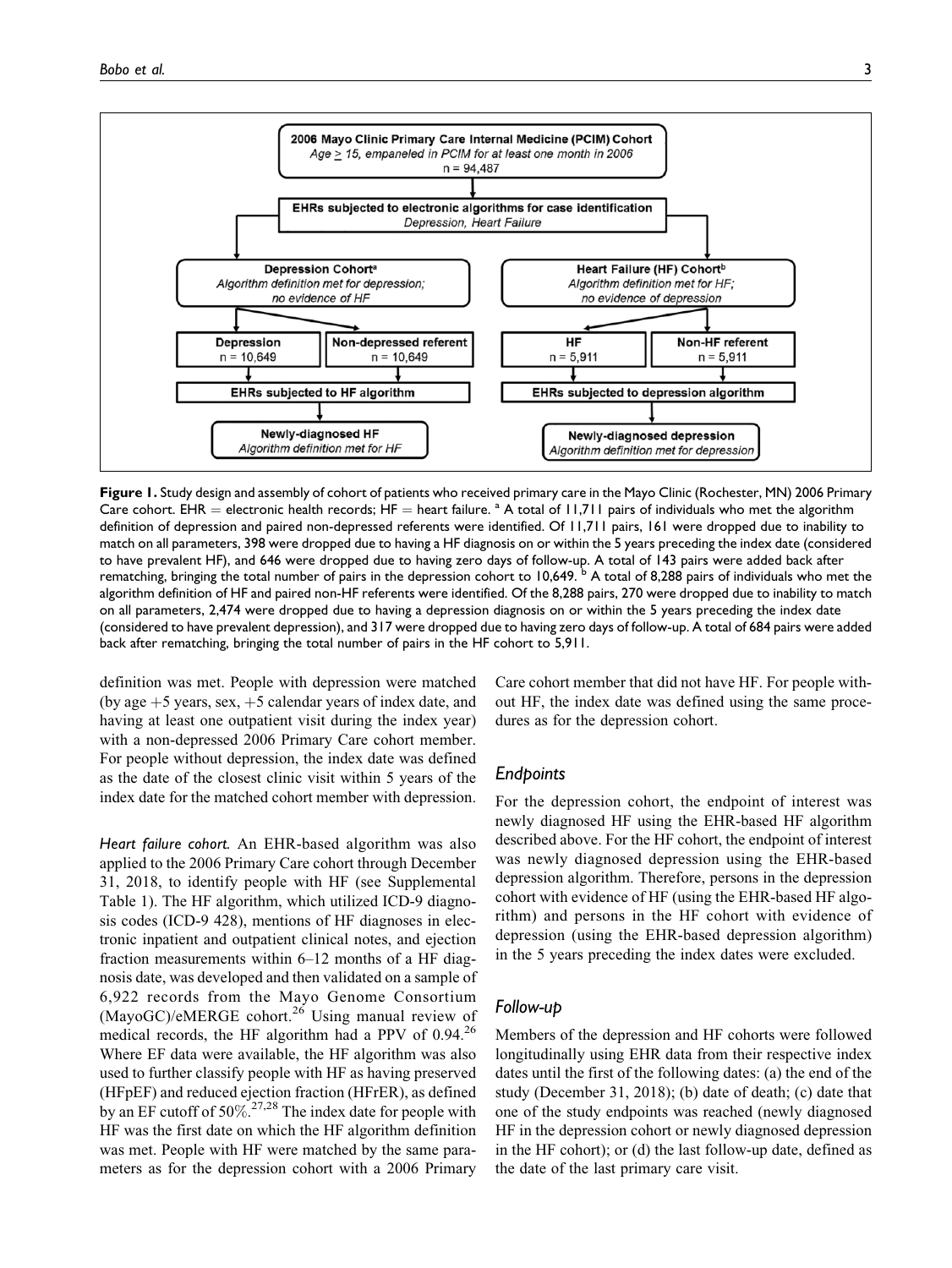We computed a measure of completeness of follow-up for each cohort as a ratio of the total observed person-time and the total potential person-time, where potential person-time was the time from first medical visit until the event of interest, if one occurred, or the cut-off date where the latter was defined to be date of the last person in the cohort's last medical visit.<sup>29</sup> For the depression cohort the measure of completeness was 82.1% (84.9% for depression cases and 79.7% for nondepressed referents); for the heart failure cohort, the measure of completeness was  $92.1\%$  (89.4% for HF cases and 85.8%) for non-HF controls). Measures of completeness were 92.1% for the depression cohort and 104.5% for the HF cohort after reassigning the last date to 1 year earlier, indicating that much of the censoring occurred in the last year rather than being due to earlier loss to follow-up.

# *Covariates*

Information on age at cohort entry, sex, education level, and self-reported race were retrieved electronically from the EHRs of all depression and HF cohort members. Education level was classified at seven levels: missing information on education, eighth grade or lower (or  $\leq$ 8 years of education); some high school (9–11 years of education); high school diploma (12 years of education) or general equivalency diploma (GED); some college (13–15 years of education); 4-year college degree (16 years of education); and postgraduate (>16 years of education). International Classification of Diseases (ICD-9, ICD-10) and Hospital International Classification of Diseases (HICDA) diagnosis codes were also retrieved electronically for all depression and HF cohort members, and were grouped into 16 sets of chronic health conditions (see Supplemental Table 1). The 16 conditions were selected based on a modification of an original list of 20 chronic conditions recommended to study multimorbidity.30 Depression and HF were excluded because they were either main exposures or endpoints, depending on which of the two study cohorts (depression or HF) was under consideration. Human immunodeficiency virus infection and autism were excluded due to low prevalence in the underlying population.31 For each condition, we required at least two diagnosis codes (either the identical code or two different codes within the same code set) separated by >30 days and occurring within the 5 years prior to the index date to reduce false-positive or "suspect" or "rule-out" diagnoses. As a general measure of multimorbidity, we also calculated a Charlson Comorbidity Index score for each cohort member, using previously described methods.<sup>32</sup>

## *Statistical analysis*

Descriptive statistics were used to summarize the demographic and clinical characteristics of the study cohorts. The relationships between depression status at baseline and newly diagnosed HF during follow-up were assessed using marginal Cox proportional hazard models, beginning with univariable models. In the HF cohort, a similar approach was conducted to test the association between HF status at baseline and newly diagnosed depression during follow-up. Multivariable models were then fitted, adjusting for: (1) Charlson Comorbidity Index scores; (2) a subset of 16 comorbid chronic conditions that were selected using a step-wise approach (stepwise-adjusted model); and (3) all 16 chronic conditions and education level (fully adjusted model). For the HF cohort, fully adjusted marginal Cox modeling was repeated with follow-up time censored at 5 years, to investigate the impact of shorter survival time in HF patients on the HF-depression association. Stratified marginal Cox models were run to examine the risk of newly diagnosed depression in persons with HFpEF and HFrEF. All analyses were performed using SAS statistical software (version 9.4, Cary, NC: SAS Institute Inc.).

# **Results**

# *Individuals with depression and newly diagnosed HF*

The demographic and clinical characteristics of depressed cohort members and those without depression are summarized in Table 1. The depression cohort was predominantly middle-aged (mean age 49.5 years), Caucasian, and female. The mean duration of follow-up was similar between depressed and non-depressed cohort members (Table 1).

In the depression cohort, there were a total of 1,418 individuals with depression and newly diagnosed HF, and 606 non-depressed individuals with newly diagnosed HF. There was a significantly higher risk of newly diagnosed HF in depressed cohort members (HR 2.36, 95% CI 2.15–2.58), as compared to people without depression (Table 2). As shown in Table 2, the risk of newly diagnosed HF in depressed cohort members remained high and statistically significant after adjusting for Charlson Comorbidity Index score.

Several chronic medical conditions in addition to depression were also associated univariately with increased risk of newly diagnosed HF (Supplemental Table 2). As shown in Table 2, the risk of newly diagnosed HF was significantly higher in depressed cohort members than non-depressed cohort members after adjusting for these chronic conditions in both step-wise and fully adjusted models.

## *Individuals with HF and newly diagnosed depression*

Table 3 summarizes the demographic and clinical characteristics of cohort members with HF and those without HF. The HF cohort was predominantly elderly and Caucasian, with a nearly equal proportion of men and women. The mean duration of follow-up was similar between cohort members with HF and without HF (Table 3).

A total of 533 people with HF and 411 people without HF had newly diagnosed depression during follow-up. There was a significantly higher risk of newly diagnosed depression for cohort members with HF (HR 1.40, 95% CI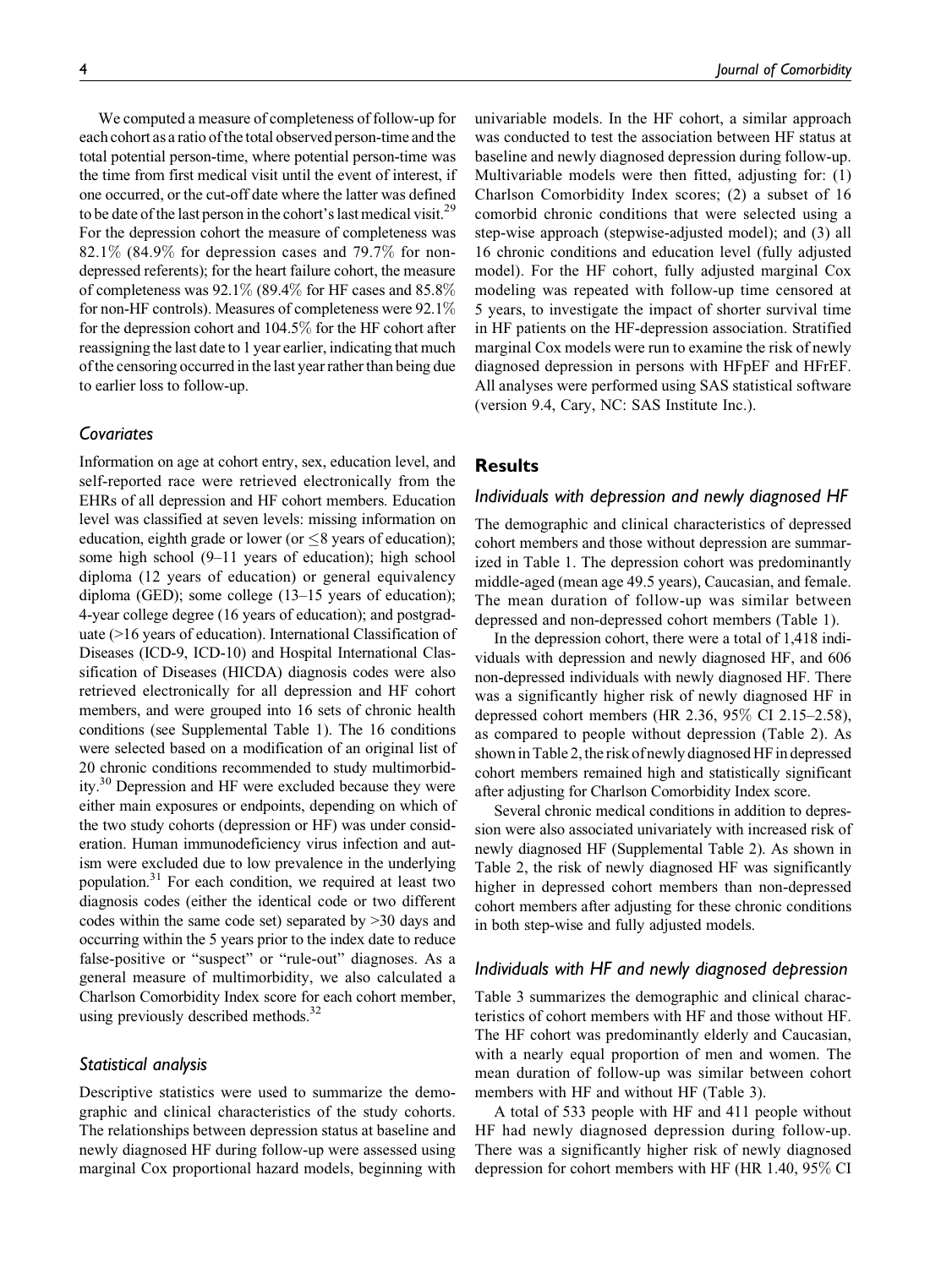**Table 1.** Characteristics of 10,649 people with depression and 10,649 people without depression in the 2006 Primary Care cohort.

|                                               | With Depression | Without Depression <sup>a</sup> |  |
|-----------------------------------------------|-----------------|---------------------------------|--|
|                                               | $N = 10,649$    | $N = 10,649$                    |  |
|                                               | Mean (SD)       | Mean (SD)                       |  |
| Age, yrs.                                     | 49.5 (19.1)     | 49.5 (19.1)                     |  |
| Charlson comorbidity index score <sup>b</sup> | 1.6(2.2)        | 1.3(1.9)                        |  |
| Follow-up time, years                         | 6.3(3.7)        | 6.4(3.7)                        |  |
|                                               | N(%)            | N (%)                           |  |
| Female sex                                    | 6,353(59.7)     | 6,353(59.7)                     |  |
| Race                                          |                 |                                 |  |
| Caucasian                                     | 9,771(91.8)     | 9,607 (90.2)                    |  |
| African-American/Black                        | 255(2.4)        | 216(2.0)                        |  |
| Asian                                         | 217(2.0)        | 355(3.3)                        |  |
| American Indian/Alaskan native                | 27(0.3)         | 11(0.1)                         |  |
| Hawaiian/Pacific Islander                     | 8(0.1)          | 10(0.1)                         |  |
| Other                                         | 259(2.4)        | 206(1.9)                        |  |
| Unknown/missing <sup>c</sup>                  | 112(1.1)        | 244(2.3)                        |  |
| <b>Education level</b>                        |                 |                                 |  |
| Eighth grade or lower                         | 240(2.6)        | 180(1.9)                        |  |
| Some high school                              | 392 (4.2)       | 279(2.9)                        |  |
| High school graduate/GED <sup>d</sup>         | 2,340 (25.2)    | 2,113(22.0)                     |  |
| Some college                                  | 3,094 (33.3)    | 2,976 (31.0)                    |  |
| Four-year college degree                      | 1,834(19.8)     | 2,206 (23.0)                    |  |
| Postgraduate education/degree                 | 1,383(14.9)     | 1,832(19.1)                     |  |
| Missing/unknown                               | 1,366           | 1,063                           |  |
| Comorbid chronic illnesses <sup>e</sup>       |                 |                                 |  |
| Obesity, diagnosed                            | 328(3.1)        | 176(1.7)                        |  |
| Atrial fibrillation                           | 265(2.5)        | 218(2.0)                        |  |
| <b>Arthritis</b>                              | 148(1.4)        | 114(1.1)                        |  |
| Asthma                                        | 655 (6.2)       | 476 (4.5)                       |  |
| Cancer                                        | 1,457(13.7)     | $1,235$ (11.6)                  |  |
| Chronic kidney disease                        | 390 (3.7)       | 192(1.8)                        |  |
| Chronic pulmonary disease                     | 404 (3.8)       | 226(2.1)                        |  |
| Dementia                                      | 272(2.6)        | 81(0.8)                         |  |
| Diabetes mellitus                             | 1,766(16.6)     | $1,422$ (13.4)                  |  |
| Hepatitis                                     | 67(0.6)         | 37 (0.3)                        |  |
| Hyperlipidemia                                | 3,007 (28.2)    | 2,664(25.0)                     |  |
| <b>Hypertension</b>                           | 2,874 (27.0)    | 2,380 (22.3)                    |  |
| Ischemic heart disease                        | 15(0.1)         | 4(0.0)                          |  |
| Osteoporosis                                  | 488 (4.6)       | 387 (3.6)                       |  |
| Schizophrenia                                 | 53 (0.5)        | 9(0.1)                          |  |
| Stroke/cerebrovascular accident               | 289 (2.7)       | 153(1.4)                        |  |

There was no missing data for age, Charlson comorbidity index score, or sex; or for the 16 comorbid chronic illnesses.

 $^{\rm a}$ People with depression were matched with non-depressed 2006 Primary Care cohort members on age  $+$  5 years, sex, having at least one outpatient visit during a window of + 5 years of the study year, and having at least one primary care outpatient visit within 1.5 years of their index date and within the time frame between 1.5 years and 5 years before their index date.

**<sup>b</sup>Refers to Charlson Comorbidity Index score (severity- and age-weighted sum of diseases)**.

c Unknown/missing race included 54 depressed cohort members and 172 non-depressed cohort who chose not to disclose their race.

dGeneral equivalency degree (GED).

e Defined using International Classification of Diseases (ICD) and Hospital Adaptation of the International Classification of Diseases (HICDA) diagnosis codes, as shown in Supplemental Table 1.

1.24–1.59) than those without HF (Table 4). The higher risk of newly diagnosed depression in cohort members with HF remained statistically significant after adjusting for Charlson Comorbidity Index score (Table 4). As shown in Supplemental Table 3, several individual chronic medical conditions were also associated with newly diagnosed depression in univariable analyses. Significantly higher risks of newly diagnosed depression in cohort members

with HF (versus those without HF) were observed after adjusting for these comorbid conditions in both step-wise and fully adjusted Cox models (Table 4). The main findings in the HF cohort were supported by fully adjusted Cox models censored at 5 years.

Of the 5,911 people with HF, a total of 3,839 (65%) had EF data. Of these, 2,706 people with HF had  $EF \ge 50\%$  and were classified as having HFpEF. The remaining 1,133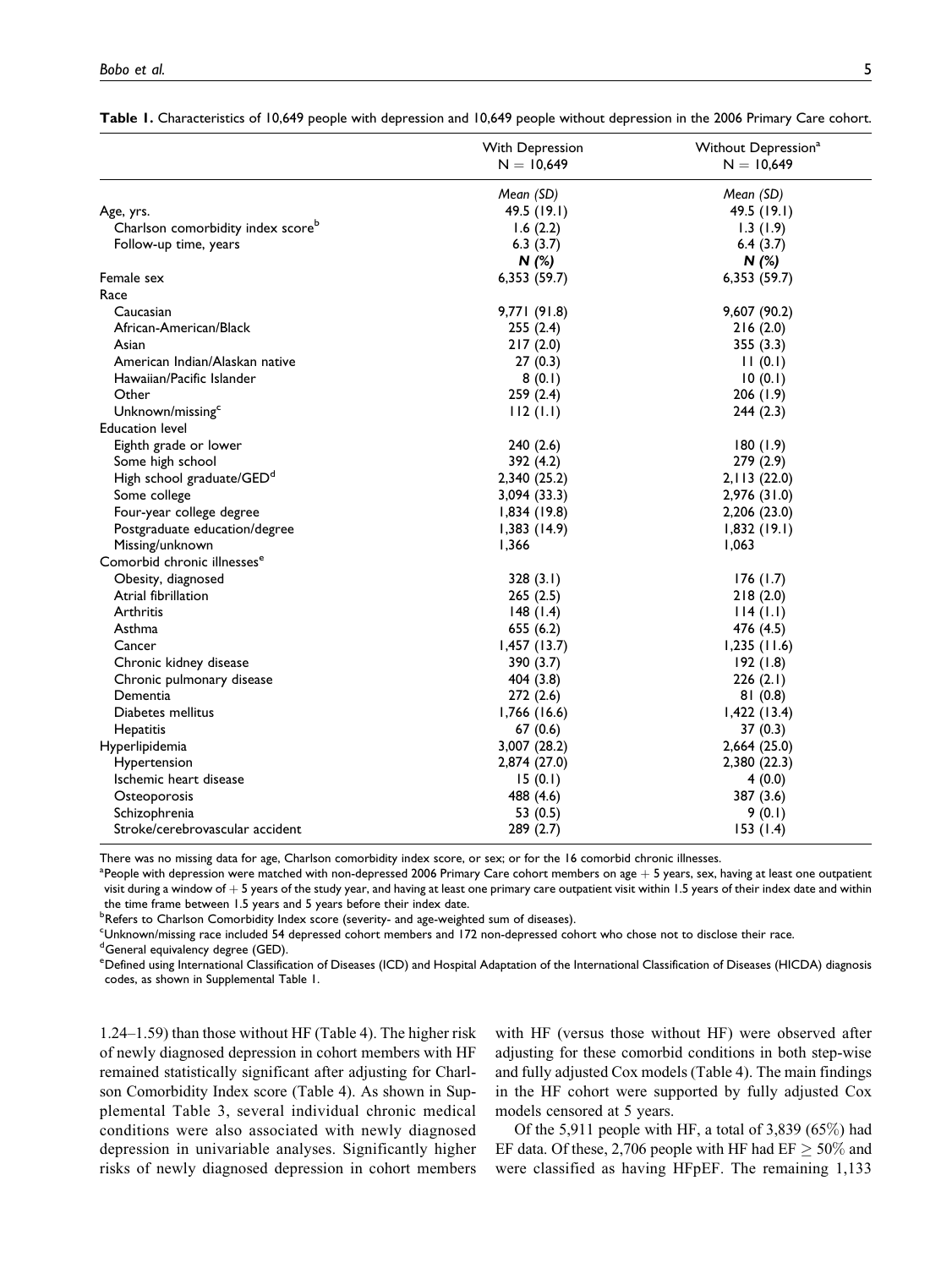| <b>Table 2.</b> Hazard ratios (HR) (95% CI) for the risk of newly |  |
|-------------------------------------------------------------------|--|
| diagnosed heart failure (HF) according to depression status in    |  |
| the 2006 Primary Care cohort.                                     |  |

**Table 3.** Characteristics of 5,911 people with heart failure (HF) and 5,911 people without HF in the 2006 Primary Care cohort.

|                                                             | Hazard<br>ratio | 95%<br>Confidence<br>Interval |                | P-value  |
|-------------------------------------------------------------|-----------------|-------------------------------|----------------|----------|
|                                                             |                 | Lower<br>bound                | Upper<br>bound |          |
| Univariable model                                           |                 |                               |                |          |
| Depressed                                                   | 2.36            | 2.15                          | 2.58           | < 0.0001 |
| Non-depressed <sup>a</sup>                                  | Ref.            |                               |                |          |
| Adjusted for Charlson                                       |                 |                               |                |          |
| Comorbidity index                                           |                 |                               |                |          |
| Depressed                                                   | 2.28            | 2.06                          | 2.52           | < 0.0001 |
| Non-depressed <sup>a</sup>                                  | Ref.            |                               |                |          |
| Adjusted for comorbid<br>conditions (stepwise) <sup>b</sup> |                 |                               |                |          |
| Depressed                                                   | 2.03            | 1.84                          | 2.23           | < 0.0001 |
| Non-depressed <sup>a</sup>                                  | Ref.            |                               |                |          |
| Fully adjusted for comorbid<br>conditions <sup>c</sup>      |                 |                               |                |          |
| Depressed                                                   | 2.03            | 1.84                          | 2.23           | < 0.0001 |
| Non-depressed <sup>a</sup>                                  | Ref.            |                               |                |          |

The impact of depression on subsequent HF diagnosis was assessed using marginal Cox proportional hazard models.

<sup>a</sup> People with depression were matched with non-depressed 2006 Primary Care cohort members on age  $+5$  years, sex, having at least one outpatient visit during a window of  $+5$  years of the study year, and having at least one primary care outpatient visit within 1.5 years of their index date and within the time frame between 1.5 years and 5 years before their index date.

<sup>b</sup> Comorbid conditions were defined using ICD-9, ICD-10, and HICDA diagnosis codes (see Supplemental Table 1). Covariates selected by stepwise algorithm included education level, hypertension, chronic pulmonary disease, atrial fibrillation, diabetes mellitus, cancer, osteoporosis, asthma, hyperlipidemia, dementia, hepatitis, chronic kidney disease, stroke/cerebrovascular accident, and arthritis.

<sup>c</sup>Comorbid conditions were defined using ICD-9, ICD-10, and HICDA diagnosis codes (see Supplemental Table 1). Covariates included in the fully adjusted model included education level, hypertension, ischemic heart disease, chronic pulmonary disease, atrial fibrillation, diabetes mellitus, cancer, osteoporosis, asthma, hyperlipidemia, dementia, hepatitis, chronic kidney disease, stroke/cerebrovascular accident, arthritis, diagnosed obesity, and schizophrenia.

patients had EF < 50% and were classified as having HFrEF. In both step-wise and fully adjusted Cox models, the risk of newly diagnosed depression was significantly higher in cohort members with HFrEF (step-wise HR 2.08, 95% CI 1.56–2.76; fully adjusted HR 1.96, 95% CI 1.45–2.64) and those with HFpEF (step-wise HR 1.57, 95% CI 1.30–1.91; fully adjusted HR 1.57, 95% CI 1.28–1.92), as compared to people without HF (Supplemental Tables 4 and 5).

#### **Discussion**

Prior research has focused on the associations between newly diagnosed HF in depressed patients or on newly diagnosed depression in people with HF using separate,

|                                               | With HF      | Without HF <sup>a</sup> |
|-----------------------------------------------|--------------|-------------------------|
|                                               | $N = 5,911$  | $N = 5,911$             |
|                                               | Mean (SD)    | Mean (SD)               |
| Age, yrs.                                     | 70.3 (15.2)  | 70.2 (15.1)             |
| Charlson comorbidity index score <sup>b</sup> | 4.1(2.6)     | 3.3(2.2)                |
| Follow-up time, years                         | 3.6(3.1)     | 3.9(3.2)                |
|                                               | N (%)        | N (%)                   |
| Female sex                                    | 3,004 (50.8) | 3,004 (50.8)            |
| Race                                          |              |                         |
| Caucasian                                     | 5,611 (94.9) | 5,615 (95.0)            |
| African-American/Black                        | 92 (1.6)     | 63 (I.I)                |
| Asian                                         | 93 (1.6)     | 122(2.1)                |
| American Indian/Alaskan native                | 5(0.1)       | 3(0.1)                  |
| Hawaiian/Pacific Islander                     | 1(0.0)       | 1(0.0)                  |
| Other                                         | 79 (1.3)     | 60(1.0)                 |
| Unknown/missing <sup>c</sup>                  | 30(0.5)      | 47 (0.8)                |
| <b>Education level</b>                        |              |                         |
| Eighth grade or lower                         | 326(6.1)     | 223(4.1)                |
| Some high school                              | 274(5.1)     | 159(2.9)                |
| High school graduate/GED <sup>d</sup>         | 1,893 (35.3) | 1,622 (29.6)            |
| Some college                                  | 1,466(27.4)  | 1,522 (27.7)            |
| Four-year college degree                      | 682 (12.7)   | 918 (16.7)              |
| Postgraduate education/degree                 | 718 (13.4)   | 1,041(19.0)             |
| Missing/unknown                               | 552          | 426                     |
| Comorbid chronic illnesses <sup>e</sup>       |              |                         |
| Obesity, diagnosed                            | 504(8.5)     | 198(3.3)                |
| Atrial fibrillation                           | 1,070 (18.1) | 281 (4.8)               |
| Arthritis                                     | 205(3.5)     | 112(1.9)                |
| Asthma                                        | 844 (14.3)   | 250 (4.2)               |
| Cancer                                        | 1,665(28.3)  | 1,501 (25.4)            |
| Chronic kidney disease                        | 979 (16.6)   | 324 (5.5)               |
| Chronic pulmonary disease                     | 830 (14.0)   | 237 (4.0)               |
| Dementia                                      | 310(5.2)     | 324 (5.5)               |
| Diabetes mellitus                             | 2,394 (40.5) | 1,764 (29.8)            |
| Hepatitis                                     | 62 (1.0)     | 37 (0.6)                |
| Hyperlipidemia                                | 3,558 (60.2) | 3,025 (51.2)            |
| Hypertension                                  | 3,884 (65.7) | 2,901 (49.1)            |
| Ischemic heart disease                        | 68 (1.2)     | 20(0.3)                 |
| Osteoporosis                                  | 663 (11.2)   | 580 (9.8)               |
| Schizophrenia                                 | 82 (1.4)     | 45 (0.8)                |
| Stroke/cerebrovascular accident               | 515(8.7)     | 273 (4.6)               |

There was no missing data for age, Charlson comorbidity index score, or sex; or for the 16 comorbid chronic illnesses.

<sup>a</sup> People with HF were matched with 2006 Primary Care cohort members without HF on age  $+5$  years, sex, having at least one outpatient visit during a window of  $+5$  years of the study year, and having at least one primary care outpatient visit within 1.5 years of their index date and within the time frame between 1.5 years and 5 years before their index date.

**bRefers to Charlson Comorbidity Index score (severity- and age-weighted** sum of diseases).

c Unknown/missing race included 20 cohort members with HF and 26 without HF who chose not to disclose their race.

<sup>d</sup>General equivalency degree (GED).

<sup>e</sup> Defined using International Classification of Diseases (ICD) and Hospital Adaptation of the International Classification of Diseases (HICDA) diagnosis codes, as shown in Supplemental Table 1.

smaller cohorts. To our knowledge, this study is the first to simultaneously examine the temporal, bi-directional association between depression and HF within a single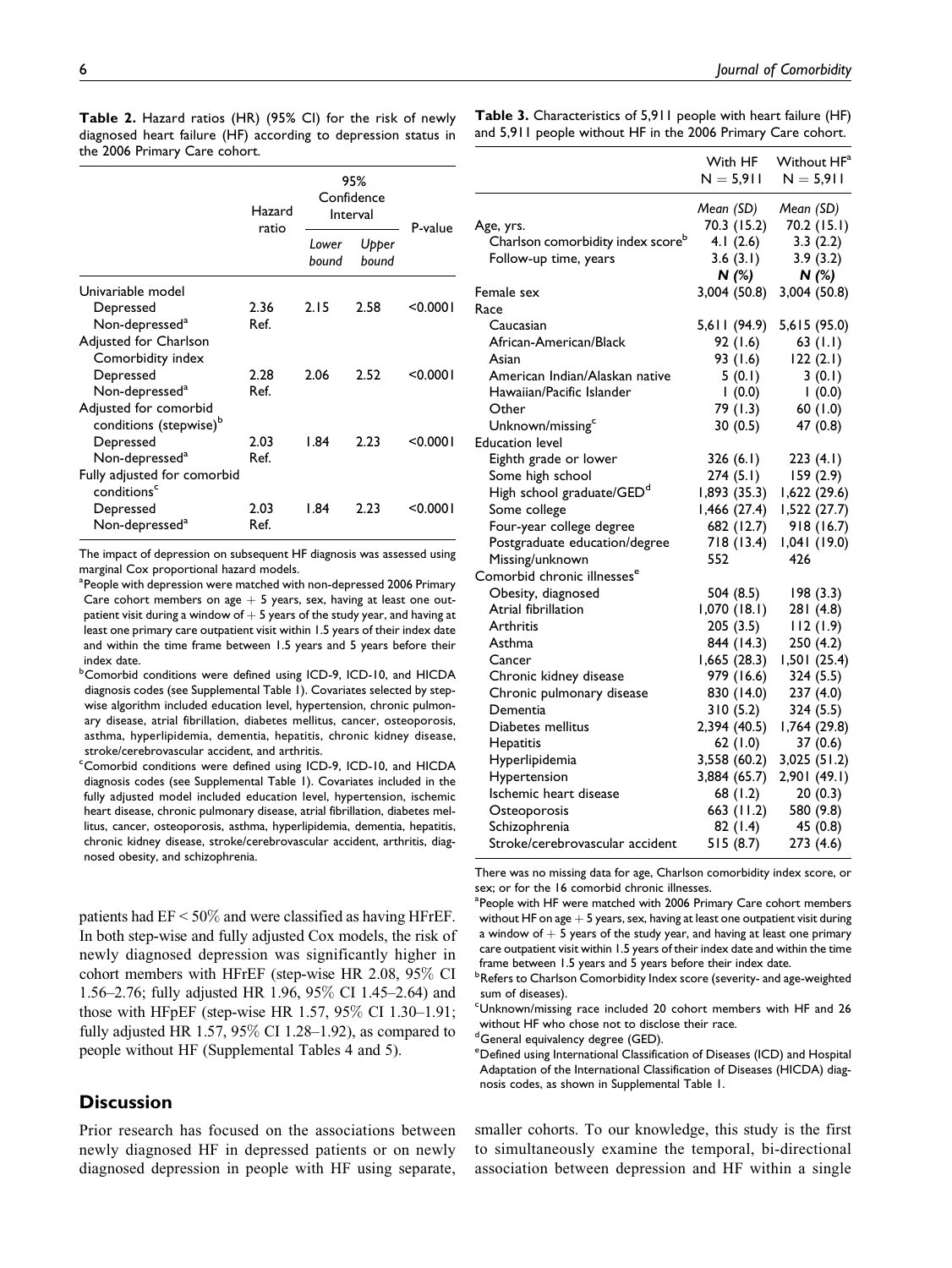|                                                             | Hazard<br>ratio | 95%<br>Confidence<br>Interval |                | P-value  |
|-------------------------------------------------------------|-----------------|-------------------------------|----------------|----------|
|                                                             |                 | Lower<br>bound                | Upper<br>hound |          |
| Univariable model                                           |                 |                               |                |          |
| Heart failure                                               | 1.40            | 1.24                          | 1.59           | < 0.0001 |
| No heart failure <sup>a</sup>                               | Ref.            |                               |                |          |
| Adjusted for Charlson                                       |                 |                               |                |          |
| Comorbidity index                                           |                 |                               |                |          |
| Heart failure                                               | 1.38            | 1.21                          | 1.58           | < 0.0001 |
| No heart failure <sup>a</sup>                               | Ref.            |                               |                |          |
| Adjusted for comorbid<br>conditions (stepwise) <sup>b</sup> |                 |                               |                |          |
| Heart failure                                               | 1.32            | 1.15                          | 1.50           | < 0.0001 |
| No heart failure <sup>a</sup>                               | Ref.            |                               |                |          |
| Fully adjusted for comorbid<br>conditions <sup>c</sup>      |                 |                               |                |          |
| Heart failure                                               | 1.31            | l 14                          | 1.50           | < 0.0001 |
| No heart failure <sup>a</sup>                               | Ref.            |                               |                |          |

**Table 4.** Hazard ratios (HR) (95% CI) for the risk of newly diagnosed depression according to heart failure status in the 2006 Primary Care cohort.

The impact of HF on subsequent depression diagnosis was assessed using marginal Cox proportional hazard models.

<sup>a</sup> People with HF were matched with 2006 Primary Care cohort members without HF on age  $+$  5 years, sex, having at least one outpatient visit during a window of  $+5$  years of the study year, and having at least one primary care outpatient visit within 1.5 years of their index date and within the time frame between 1.5 years and 5 years before their index date.

<sup>b</sup>Comorbid conditions were defined using ICD-9, ICD-10, and HICDA diagnosis codes (see Supplemental Table 1). Covariates selected by stepwise algorithm included education level, hypertension, chronic pulmonary disease, cancer, osteoporosis, asthma, hyperlipidemia, and arthritis. <sup>c</sup>Comorbid conditions were defined using ICD-9, ICD-10, and HICDA diagnosis codes (see Supplemental Table 1). Covariates included in the fully adjusted model included education level, hypertension, ischemic heart disease, chronic pulmonary disease, atrial fibrillation, diabetes mellitus, cancer, osteoporosis, asthma, hyperlipidemia, dementia, hepatitis, chronic kidney disease, stroke/cerebrovascular accident, arthritis, diagnosed obesity, and schizophrenia.

population using longitudinal data derived from EHRs. The findings from this well-characterized cohort of 10,649 patients with diagnosed depression, 5,911 patients with diagnosed HF, and equal numbers of matched nondepressed or non-HF patients, provided evidence of a bi-directional relationship between depression and HF. These bi-directional associations remained significant after adjusting for numerous general medical and mental health comorbidities, and for overall chronic disease burden.

#### *Depression status and newly diagnosed HF*

In our study, depression was strongly associated with an increased likelihood of newly diagnosed HF, after accounting for the potential effects of age, sex, and medical and psychiatric comorbidity. Although some have failed to demonstrate a significantly increased risk of HF in people with depressive disorders or symptoms, $15,16$  our results are consistent with findings from the majority of longitudinal studies showing a significantly increased risk of HF in people with diagnosed major depression,<sup>13</sup> depressive syndromes,<sup>8</sup> and depressive symptoms.<sup>7,9–12,14</sup>

Our depression case definition included multiple unipolar depression diagnoses rather than focusing solely on major depression. This decision was based on evidence from epidemiological studies showing that clinically significant depressive symptoms are two to three times more prevalent than major depression across a variety of treatment settings,<sup>20</sup> and that the impact of depressive disorders on health status does not differ significantly between syndromal forms of depression.<sup>33–35</sup> Depression severity, however, appears to impact the risk of HF and HF outcomes. A large prospective study of more than 62,000 adults showed that the risk of newly diagnosed HF increased with increasing depression severity.<sup>9</sup> Other studies have shown that all-cause mortality and the risk of rehospitalization are higher in people with HF and major depression than HF patients with minor or mild depression.<sup>36,37</sup> Although several cohort members in our study had depression scale scores that were available for abstraction, this information was not complete enough to conduct a valid analysis of HF risk by depression severity.

Regardless of how it is defined, depression is associated with co-occurring chronic illnesses that may be expected to increase the risk of HF. $^{38,39}$  Therefore, the association between depression and HF is subject to confounding by comorbidity. Our adjusted models included 16 common chronic conditions that often co-occur with depression and  $HF<sup>40,41</sup>$  The association between depression and newly diagnosed HF remained significant after controlling for these conditions, and the strength of association between depression and newly diagnosed HF in our univariable model attenuated to only a minor degree in the adjusted models. Taken together, our findings suggest that depression increases the risk of HF independently of co-occurring chronic somatic and mental health conditions.

We studied the effect of depression on HF risk across a relatively wide age range. In our study, the inter-quartile age range was 33–64 years—an important consideration given the relatively young age of onset for most depressive disorders,<sup>42</sup> and increasing recognition of HF in middleaged and younger persons.<sup>43</sup> The increased risk of HF in depressed persons in our study is troubling given that the mean age and average duration of follow-up in our depression cohort was 49.5 and 6.3 years, respectively; yet, people at or above the age of 65 years account for over 80% of prevalent HF cases in the U.S. and Europe.<sup>44</sup> Indeed, depression has been hypothesized as leading to the earlier onset (or more rapid accumulation) of age-associated comorbidity, a proxy for accelerated aging,  $45,46$  than nondepressed persons.<sup>47</sup> Recent studies have also shown that depression is associated with shorter telomere length,<sup>48</sup> a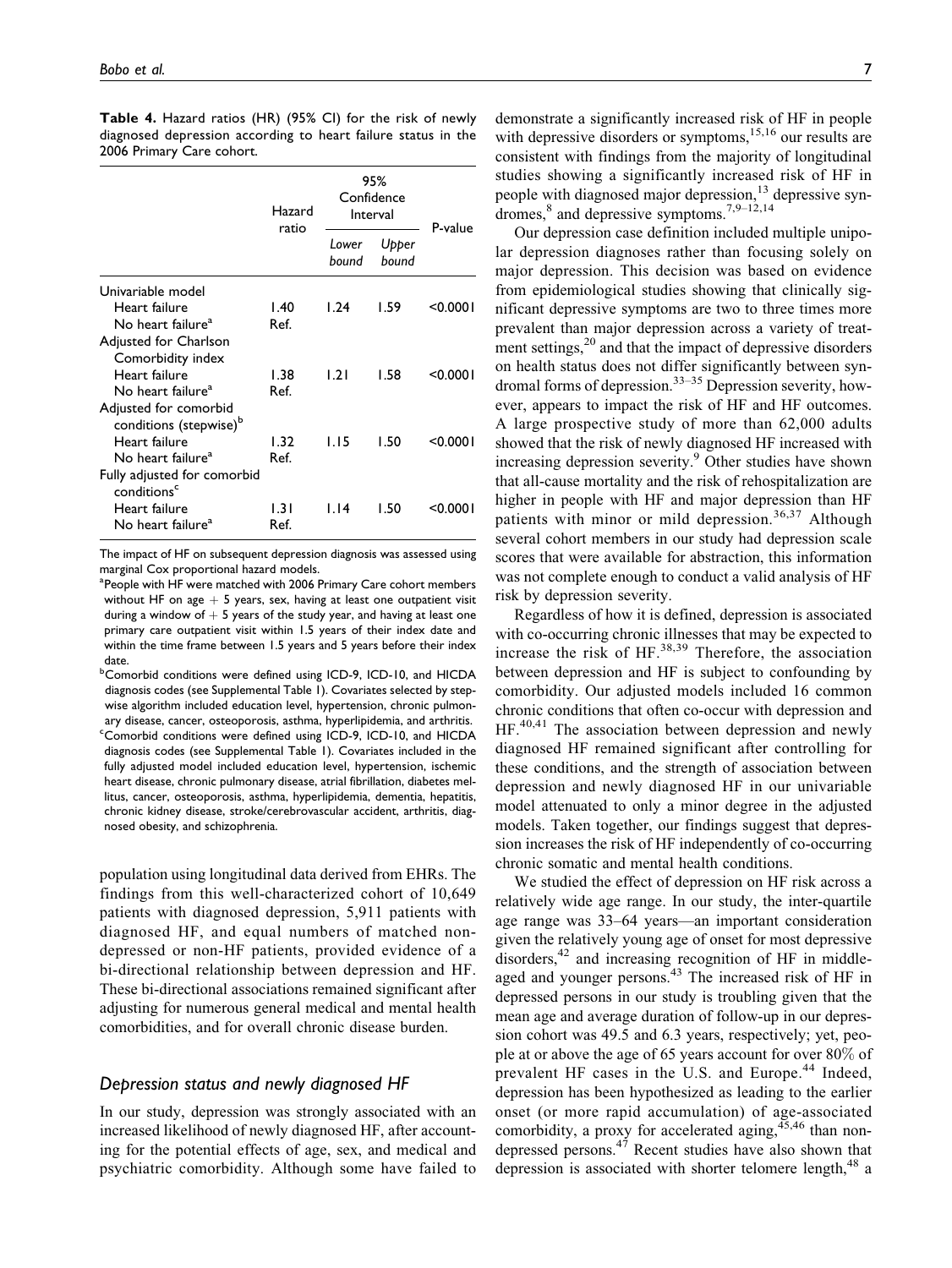measure of cellular aging, and that such effects appear to be most pronounced for people with more severe and chronic major depression.49 A number of other biological mediators of aging are implicated in the pathophysiology of depressive syndromes and HF, inviting speculation about shared neuroendocrine, inflammatory, genetic, epigenetic, and cellular mechanisms<sup>50,51</sup>—important areas of potentially shared disease vulnerability that are in need of further study.

# *HF status and newly diagnosed depression*

In our study, there was a significantly increased risk of newly diagnosed depression in people with HF, as compared to those without HF. The heightened risk of newly diagnosed depression in HF patients also occurred independently of age, sex, and medical and psychiatric comorbidity. The estimated associations between HF status and newly diagnosed depression from univariable models attenuated only slightly in step-wise and fully adjusted models. Taken together, these results established the independent and bi-directional association between depression and HF in this cohort.

There is surprisingly little evidence from longitudinal studies pointing to increased risk of developing depression in people with HF. Our results are consistent with those of a cohort study of 5,095 elderly adults that documented associations between HF and new-onset clinically significant depressive symptoms and syndromes as a composite endpoint, and depressive syndromes separately.<sup>52</sup> Others have documented a high incidence of newly diagnosed depressive syndromes or clinically significant depressive symptoms in people with HF, ranging from 6% (major depression) to  $21\%$  (depressive symptoms).<sup>17,18</sup> Our results add to a growing evidence base pointing to a heightened risk of newly diagnosed depression in people with HF.

The risk of newly diagnosed depression was significantly increased in people with HFpEF and those with HFrEF. Our findings are consistent with cross-sectional data showing that depression occurs commonly in patients with HFrEF and HFpEF, $53$  and with the results of a longitudinal study showing that depression predicts worse outcomes in people with both HF subtypes—including increased risk of cardiac death and HF rehospitalization over 2 years of follow-up.<sup>54</sup> To our knowledge, this is the first longitudinal EHR-based study documenting the relationship between newly diagnosed depression in people with HFpEF and HFrEF, separately. In our study, the association between HF and newly diagnosed depression appeared to be stronger for the HFrEF individuals. It is presently unknown if HFrEF truly has a stronger relationship with depression than HFpEF, although several factors could account for such a finding. These include the strong associations between coronary artery disease and both depression and  $H$ FrEF,<sup>55</sup> and possible shared downstream effects of excessive neurohormonal and inflammatory activities that may serve as underlying pathophysiological factors for both depression and pathological cardiac remodeling associated with HFrEF.<sup>56,57</sup> Only 65 $\%$  of people in our HF cohort had data on ejection fraction, which limits the conclusions one can draw from this study about the relationships between HF subtype (based on ejection fraction) and the risk of newly diagnosed depression.

# *Implications*

The evidence of a bi-directional association between depression and HF in this study and the known adverse impacts of each condition on important longitudinal outcomes of the other highlight the important public health implications of our results. Both depression and HF are considered to be preventable and treatable conditions, suggesting that aggressively treating depression may reduce the occurrence of HF and vice-versa, provided that these illnesses are causally related. A bi-directional causal association seems plausible based on the existence of a number of potentially shared biological<sup>58–62</sup> and behavioral factors in depression and HF that are related to pathophysiology and worse longitudinal outcome for both conditions. $63-65$ The importance of shared etiopathophysiological mechanisms and outcome-modifying factors between depression and HF rests in the possibility that early interventions for one condition may also prevent or provide benefit for the other. For instance, the occurrence of depression in people with HF negatively impacts adherence to medication, cardiac rehabilitation, and other forms of treatment; $65$  and there are important potential "downstream" impacts on healthcare use and costs of care that are in need of further investigation. However, there are still well-known challenges that remain with respect to leveraging existing treatment modalities for reducing depressive symptoms in HF patients and showing benefit for HF-specific outcomes when depressive symptoms improve or remit.<sup>66,67</sup> In addition, though well-tolerated, flexibly dosed sertraline (50–200 mg daily) failed to demonstrate significant antidepressive benefit versus placebo over 12 weeks of treatment in 469 depressed HF patients (New York Heart Association functional class II to IV) who participated in the Sertraline Against Depression and Heart Disease in Chronic Heart Failure (SADHART-CHF) Trial.<sup>68</sup> Such observations may weaken a causal link between depression and HF. Additionally, it has yet to be convincingly demonstrated that reduced HF symptoms leads directly to improvement in depression when the two conditions co-occur. In this work, we were able to establish bi-directional associations between depression and HF, but not causality given the observational study design. We were also unable to assess the effects of successful treatment of depression on the risk of newly diagnosed HF, or vice-versa, in this study.

## *Strengths and limitations*

Our EHR-based cohort study had notable strengths. People with depression and HF were carefully matched to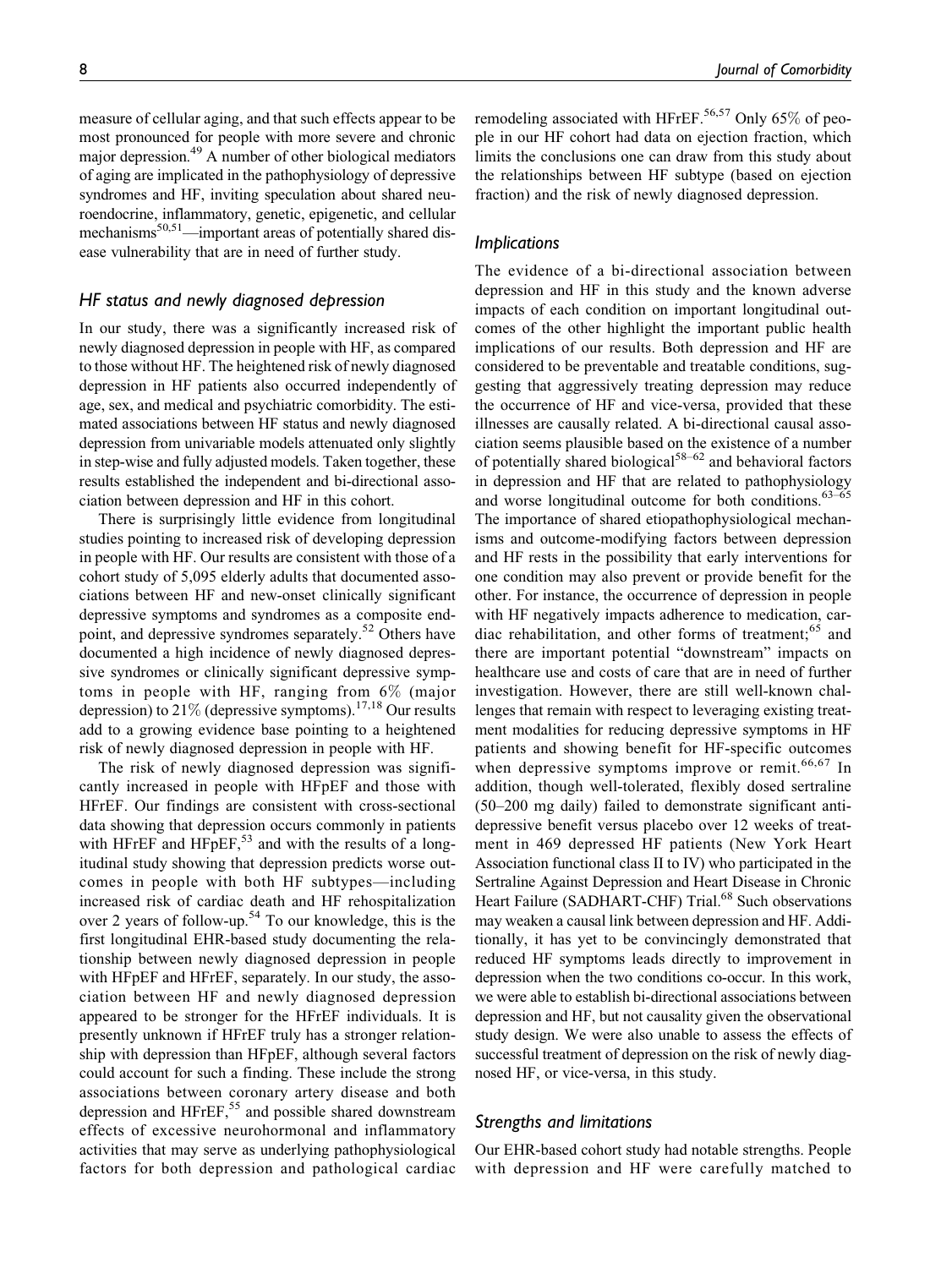unaffected referent patients in each of the study cohorts, and our analyses robustly accounted for physical and mental health multimorbidity. The data source for this study permitted the simultaneous testing of two hypotheses—that depression was associated with newly diagnosed HF and that HF was associated with newly diagnosed depression in a single population of patients receiving medical care in routine primary care settings. The use of EHRs allowed for the comprehensive ascertainment of study data that spanned the full range of medical care for each cohort member, and permitted access to information with sufficient detail to accurately define people with depression, people with HF, and confounding factors that included a wide range of chronic illnesses.

There were also limitations to our approach, in addition to those already discussed. The data for our study consisted of information in EHRs (including free text and diagnosis codes). Although the records were comprehensive, they were not collected for research purposes, and are thus subject to misclassification. However, misclassification in this study was likely to be non-differential, so any resulting bias would be toward the null. Our study cohorts were selected from calendar year 2006, which assured reasonably complete data from the electronic health records and an adequate amount of follow-up time. Secular trends in the diagnosis, treatment and prognosis of depression and HF, however, could have impacts on the strength of association between these two conditions as a function of time, although we anticipate that such effects may have been minimized, at least partially, by matching on calendar year at index date. We lacked complete access to data on important covariates, such as smoking, body mass index, and dietary/health behaviors. We used level of education as a broad measure of socioeconomic status, given the lack of a more direct measure.<sup>69</sup> Future studies of the relationship between depression and HF will need to account for the potential effects of more nuanced indicators of socioeconomic status given its predictive effects on the development of both conditions.<sup>70,71</sup> We did not have complete data on lifetime depression. Therefore, the algorithms used to define depression may have identified recurrences of depression rather than new cases.<sup>72</sup> Future studies with sound psychiatric assessments and follow-up starting in early adulthood are needed to better-establish a link between depression and HF. Associations in the other direction (depression to HF) are less-problematic given that HF is non-episodic and emerges later in life. The discrepancy in follow-up times between the depression and HF cohorts also warrants further discussion because of the reasonably high likelihood that it reflects differences in survivorship. Although we demonstrated a significant association between HF and newly diagnosed depression, we did not have data on comparative death rates between the study cohorts, which may have been helpful for determining if depletion of susceptible persons (for developing a diagnosed episode of depression) may have led to an

underestimation of the risk of newly diagnosed depression in the HF cohort. Only a small number of depression and HF cohort members in our study had diagnosed ischemic heart disease at baseline, which may have resulted in an underestimation of the relationship between depression and HF in either direction.<sup>73,74</sup> However, our findings in adjusted models that included ischemic heart disease were in accord with separate models that adjusted for Charlson Comorbidity Index scores, the latter of which included myocardial infarction and correlated conditions such as peripheral vascular disease, cerebrovascular disease, and diabetes with evidence of end organ damage. Our cohort consisted of mainly Caucasian individuals actively receiving primary care services within a single healthcare system located in southeast Minnesota. Therefore, our findings may not generalize to non-care-seeking individuals, or to more racially and ethnically diverse populations residing elsewhere. And finally, although the association between depression and HF appeared to be stronger in the depression cohort than the HF cohort, this may reflect differences in survivorship between the two cohorts. Therefore, our results should not be interpreted as conclusive evidence of a difference in the strength of associations between these very different groups of patients.

# **Conclusion**

This large, well-controlled cohort study using longitudinal EHR data provides evidence that the relationship between depression and HF is bi-directional, and that it occurs independently of age, sex, and multimorbidity from common chronic illnesses. The risk of newly diagnosed depression appears to be increased in people with HFrEF and in people with HFpEF.

#### **Acknowledgement**

We are indebted to Richard S Pendegraft, Department of Health Sciences Research, Mayo Clinic, Rochester, MN, USA, for his invaluable assistance with the electronic extraction of data needed to complete the study.

#### **Declaration of conflicting interests**

The author(s) declared the following potential conflicts of interest with respect to the research, authorship, and/or publication of this article: WVB's research has been supported by AHRQ, NIMH, and the Mayo Foundation for Medical Education and Research. He has contributed chapters on the treatment of bipolar disorders to UpToDate. LTC's research has been supported by NHLBI and the Mayo Foundation for Medical Education and Research. VLR's research has been supported by NHLBI, PCORI and the Mayo Foundation for Medical Education and Research. JP's research has been supported by NIH, AHRQ, PCORI, NSF, Weill Cornell Medicine BioVentures, American Heart Association and Merck Pharmaceuticals. He is the founder of and has equity ownership at Iris OB Health Inc. The remaining authors declare no conflict of interest.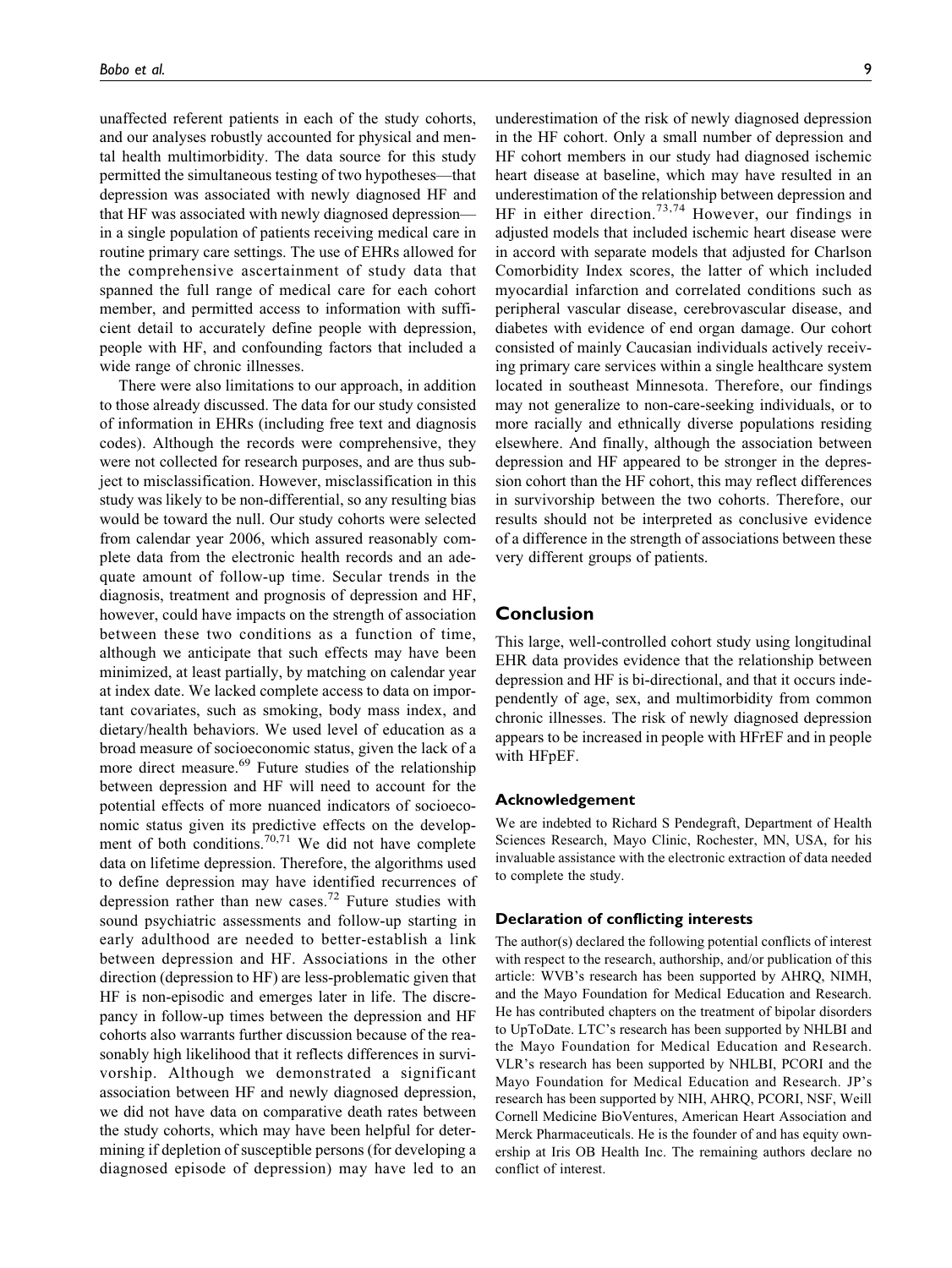## **Funding**

The author(s) disclosed receipt of the following financial support for the research, authorship, and/or publication of this article: This study was supported by AHRQ grant R01HS023077 and the Mayo Clinic Foundation for Medical Education and Research. The funders had no role in the study design, management, analysis, interpretation of study data; or preparation, review, or approval of the manuscript; or decision to submit the manuscript for publication.

## **ORCID iDs**

William V Bobo <https://orcid.org/0000-0002-5674-3079> Alanna M Chamberlain **[https://orcid.org/0000-0003-1888-](https://orcid.org/0000-0003-1888-9584)** [9584](https://orcid.org/0000-0003-1888-9584)

#### **Supplemental material**

Supplemental material for this article is available online.

#### **References**

- 1. World Health Organization. Depression and other common mental disorders: global health estimates. Geneva: World Health Organization, 2017. Licence: CC BY-NC-SA 3.0 IGO.
- 2. Hunt SA, Abraham WT, Chin MH, et al. ACC/AHA 2005 guideline update for the diagnosis and management of chronic heart failure in the adult: a report of the American College of Cardiology/American Heart Association Task Force on Practice Guidelines (Writing Committee to Update the 2001 Guidelines for the Evaluation and Management of Heart Failure): developed in collaboration with the American College of Chest Physicians and the International Society for Heart and Lung Transplantation: endorsed by the Heart Rhythm Society. Circulation 2005; 112: e154–e235.
- 3. Roger VL, Go AS, Lloyd-Jones DM, et al. Heart disease and stroke statistics—2012 update: a report from the American Heart Association. Circulation 2012; 125: 188–197.
- 4. Hare DL, Toukhasti SR, Johansson P, et al. Depression and cardiovascular disease: a clinical review. Eur Heart J 2014; 35: 1365–1372.
- 5. Rutledge T, Reis VA, Linke SE, et al. Depression in heart failure: a meta-analytic review of prevalence, intervention effects, and associations with clinical outcomes. J Am Coll Cardiol 2006; 48: 1527–1537.
- 6. Liu CH, Wang JH, Cheng YH, et al. Is heart failure associated with risk of suicide? J Card Fail 2018; 24: 795–800.
- 7. Abramson J, Berger A, Krumholz HM, et al. Depression and risk of heart failure among older persons with isolated systolic hypertension. Arch Intern Med 2001; 161: 1725–1730.
- 8. Garfield LD, Scherrer JF, Haputman PJ, et al. Association of anxiety disorders and depression with incident heart failure. Psychosom Med 2014; 76: 128–136.
- 9. Gustad LT, Laugsand LE, Janszky I, et al. Symptoms of anxiety and depression and risk of heart failure: the HUNT study. Eur J Heart Failure 2014; 16: 861–870.
- 10. Kamphuis MH, Kalmijn S, Tijhuis MA, et al. Depressive symptoms as risk factor of cardiovascular mortality in older

European men: the Finland, Italy and Netherlands Elderly (FINE) study. Eur J Cardiovasc Prev Rehabil 2006; 13: 199–206.

- 11. van den Broek KC, Defilippi CR, Christenson RH, et al. Predictive value of depressive symptoms and B-type natriuretic peptide for new-onset heart failure and mortality. Am J Cardiol 2011; 107: 723–729.
- 12. Wang Y, Yang H, Nolan M, et al. Association of depression with evolution of heart failure in patients with type 2 diabetes mellitus. Cardiovasc Diabetol 2018; 17: 19.
- 13. White JR, Chang C-CH, So-Armah KA, et al. Depression and HIV infection are risk factors for incident heart failure among veterans: veterans aging cohort study. Circulation 2015; 132: 1630–1638.
- 14. Williams SA, Kasl SV, Heiat A, et al. Depression and risk of heart failure among the elderly: a prospective communitybased study. Psychosom Med 2002; 64: 6–12.
- 15. Chen YT, Vaccarino V, Williams CS, et al. Risk factors for heart failure in the elderly: a prospective community-based study. Am J Med 1999; 106: 605–612.
- 16. Ogilvie RP, Everson-Rose SA, Longstreth WT Jr., et al. Psychosocial factors and risk of incident heart failure: the multiethnic study of atherosclerosis. Circ Heart Fail 2016; 9: e002243.
- 17. Havranek EP, Spertus JA, Masoudi FA, et al. Predictors of the onset of depressive symptoms in patients with heart failure. J Am Coll Cardiol 2004; 44: 2333–2338.
- 18. Lossnitzer N, Herzog W, Stork S, et al. Incidence rates and predictors of major and minor depression in patients with heart failure. Int J Cardiol 2013; 167: 502–507.
- 19. Kessler RC, Chiu WT, Demler O, et al. Prevalence, severity, and comorbidity of 12-month DSM-IV disorders in the national comorbidity survey replication. Arch Gen Psychiatry 2005; 62: 617–627.
- 20. Meeks TW, Vahia IV, Lavretsky H, et al. A tune in "a minor" can "b major": a review of epidemiology, illness course, and public health implications of subthreshold depression in older adults. J Affect Disord 2011; 129: 126–142.
- 21. Radford MD, Arnold JM, Bennett SJ, et al. ACC/AHA key data elements and definitions for measuring the clinical management and outcomes of patients with chronic heart failure: a report of the American College of Cardiology/American Heart Association Task Force on Clinical Data Standards (Writing Committee to Develop Heart Failure Clinical Data Standards): developed in collaboration with the American College of Chest Physicians and the International Society for Heart and Lung Transplantation: endorsed by the Heart Failure Society of America. Circulation 2005; 112: 1888–1916.
- 22. Lewinsohn PM, Clarke GN, Seeley JR, et al. Major depression in community adolescents: age at onset, episode duration, and time to recurrence. J Am Acad Child Adolesc Psychiatry 1994; 33: 809–818.
- 23. GBD 2017 Disease and Injury Incidence and Prevalence Collaborators. Global, regional, and national incidence, prevalence, and years lived with disability for 354 diseases and injuries for 195 countries and territories, 1990-2017: a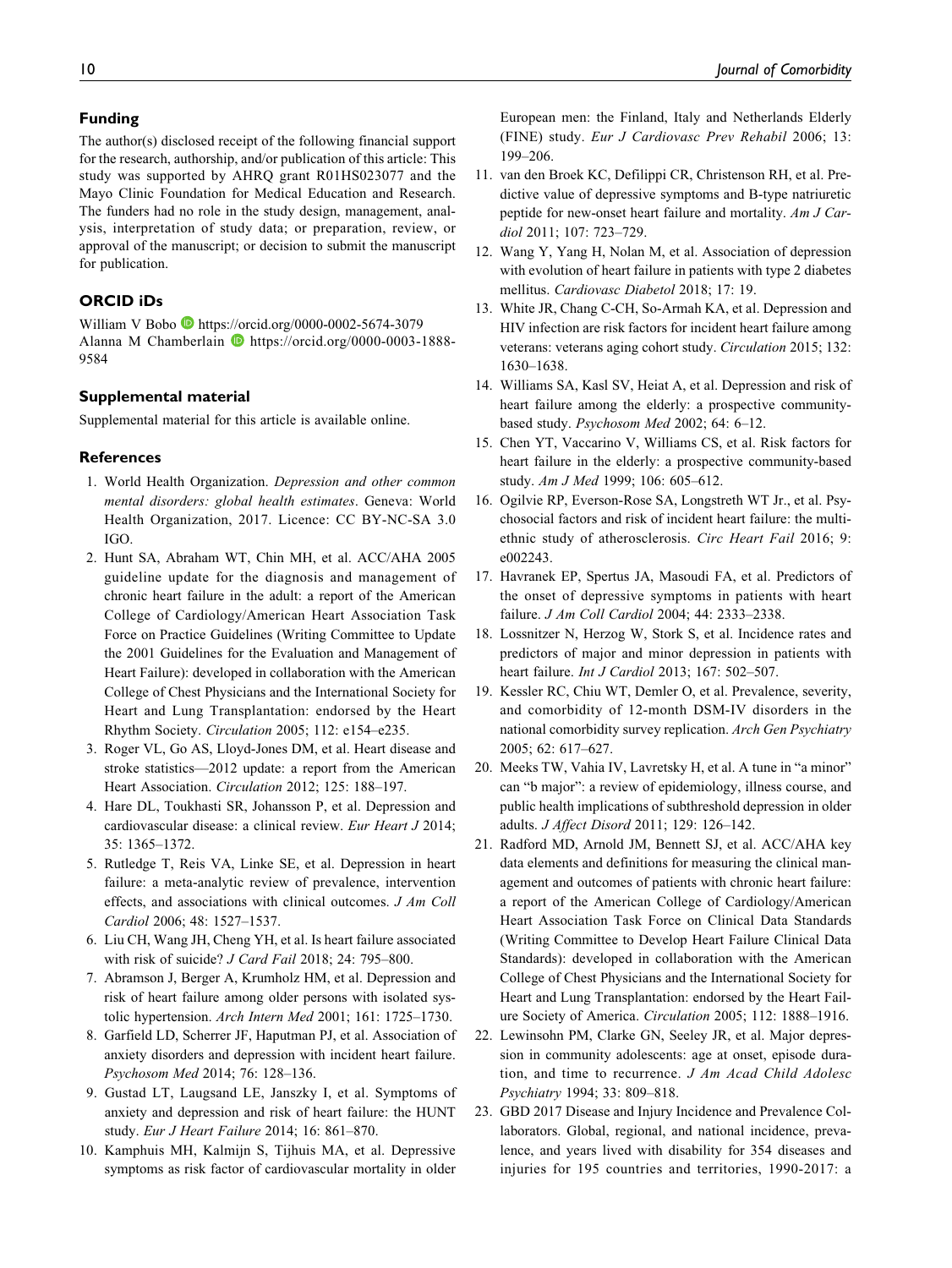systematic analysis for the Global Burden of Disease Study 2017. Lancet 2018; 392: 1789–1858.

- 24. Churchill R, Moore TH, Furukawa TA, et al. 'Third wave' cognitive and behavioral therapies versus treatment as usual for depression. Cochrane Dababase Syst Rev 2013; (10): CD008705.
- 25. Parikh SV, Segal ZV, Grigoriadis S, et al. Canadian network for mood and anxiety treatments (CANMAT) clinical guidelines for the management of major depressive disorder in adults. II. Psychotherapy alone or in combination with antidepressant medication. J Affect Disord 2009; 117(Suppl 1): S15–S25.
- 26. Bielinski SJ, Pathak J, Carrell DS, et al. A robust e-epidemiology tool in phenotyping heart failure with differentiation for preserved and reduced ejection fraction: the Electronic Medical Records and Genomics (eMERGE) Network. J Cardiovasc Transl Res 2015; 8: 475–483.
- 27. Bursi F, Weston SA, Redfield MM, et al. Systolic and diastolic heart failure in the community. JAMA 2006; 296: 2209–2216.
- 28. Owan TE, Hodge DO, Herges RM, et al. Trends in prevalence and outcome of heart failure with preserved ejection fraction. N Engl J Med 2006; 355: 251–259.
- 29. Clark TG, Altman DG and De Stavola BL. Quantification of the completeness of follow-up. Lancet 2002; 359: 1309–1310.
- 30. Goodman RA, Posner SF, Huang ES, et al. Defining and measuring chronic conditions: imperatives for research, policy, program, and practice. Prev Chronic Dis 2013; 10: E66.
- 31. Rocca WA, Boyd CM, Grossardt BR, et al. Prevalence of multimorbidity in a geographically defined American population: patterns by age, sex, and race/ethnicity. Mayo Clin Proc 2014; 89: 1336–1349.
- 32. Quan H, Sundararajan V, Halfon P, et al. Coding algorithms for defining comorbidities in ICD-9-CM and ICD-10 administrative data. Med Care 2005; 43: 1130–1139.
- 33. Ayuso-Mateos J, Nuevo R, Verdes E, et al. From depressive symptoms to depressive disorders: the relevance of thresholds. Br J Psychiatry 2010; 196: 365–371.
- 34. Furukawa TA, Konno W, Morinobu S, et al. Course and outcome of depressive episodes: comparison between bipolar, unipolar and subthreshold depression. Psychiatry Res 2000; 96: 211–220.
- 35. Maier W, Gansicke M and Weiffenbach O. The relationship between major and subthreshold variants of unipolar depression. J Affect Disord 1997; 45: 41–51.
- 36. Fan H, Yu W, Zhang Q, et al. Depression after heart failure and risk of cardiovascular and all-cause mortality: a metaanalysis. Prev Med 2014; 63: 36–42.
- 37. Jiang W, Alexander J, Christopher E, et al. Relationship of depression to increased risk of mortality and rehospitalization in patients with congestive heart failure. Arch Intern Med 2001; 161: 1849–1856.
- 38. Adams KB and Moon H. Subthreshold depression: characteristics and risk factors among vulnerable elders. Aging Ment Health 2009; 13: 682–692.
- 39. Birk JL, Kronish IM, Moise N, et al. Depression and multimorbidity: considering temporal characteristics of the associations between depression and multiple chronic diseases. Health Psychol 2019; 38: 802–811.
- 40. Bobo WV, Yawn BP, St Sauver JL, et al. Prevalence of combined somatic and mental health multimorbidity: patterns by age, sex, and race/ethnicity. J Gerontol A Biol Sci Med Sci 2016; 71: 1483–1491.
- 41. Chamberlain AM, St Sauver JL, Gerber Y, et al. Multimorbidity in heart failure: a community perspective. Am J Med 2015; 128: 38–45.
- 42. Kessler RC, Amminger GP, Aguilar-Gaxiola S, et al. Age of onset of mental disorders: a review of recent literature. Curr Opin Psychiatry 2007; 20: 359–364.
- 43. Gidding SS, Lloyd-Jones D, Lima J, et al. Prevalence of American heart association heart failure stages in black and white young and middle-aged adults: the CARDIA Study. Circulation 2019; 12: e005730.
- 44. Bui AL, Horwich TB and Fonarow GC. Epidemiology and risk profile of heart failure. Nat Rev Cardiol 2011; 8: 30–41.
- 45. Fabbri E, An Y, Zoli M, et al. Association between accelerated multimorbidity and age-related cognitive decline in older Baltimore longitudinal study of aging participants without dementia. J Am Geriatr Soc 2016; 64: 965–972.
- 46. Kennedy BK, Berger SL, Brunet A, et al. Geroscience: linking aging to chronic disease. Cell 2014; 159: 709–713.
- 47. Xu X, Mishra GD, Dobson AJ, et al. Progression of diabetes, heart disease, and stroke multimorbidity in middle-aged women: a 20-year cohort study. PLoS Med 2018; 15: e1002516.
- 48. Lin PY, Huang YC and Hung CF. Shortened telomere length in patients with depression: a meta-analytic study. *J Psychiatr* Res 2016; 76: 84–93.
- 49. Verhoeven JE, Revesz D, Epel ES, et al. Major depressive disorder and accelerated cellular aging: Results from a large psychiatric cohort study. Mol Psychiatry 2014; 19: 895–901.
- 50. Li H, Hastings MH, Rhee J, et al. Targeting age-related pathways in heart failure. Circ Res 2020; 126: 533–551.
- 51. Wolkowitz OM, Reus VI and Mellon SH. Of sound mind and body: depression, disease, and accelerated aging. Dialogues Clin Neurosci 2011; 13: 25–39.
- 52. Luijendijk HJ, Tiemeier H, van den Berg JF, et al. Heart failure and incident late-life depression. J Am Geriatr Soc 2010; 58: 1441–1448.
- 53. Warraich H, Kitzman D, Whellan D, et al. Physical function, quality of life, and depression in elderly, hospitalized patients with acute decompensated heart failure with preserved versus reduced ejection fraction: analysis from the REHAB-HF trial. J Am Coll Cardiol 2018; 71(11 suppl). DOI: 10.1016/S0735- 1097(18)32418-5.
- 54. Kato N, Kinugawa K, Shiga T, et al. Depressive symptoms are common and associated with adverse clinical outcomes in heart failure with reduced and preserved ejection fraction. J Cardiol 2012; 60: 23–30.
- 55. McMurray JJ.Clinical practice. Systolic heart failure. N Engl J Med 2010; 362: 228–238.